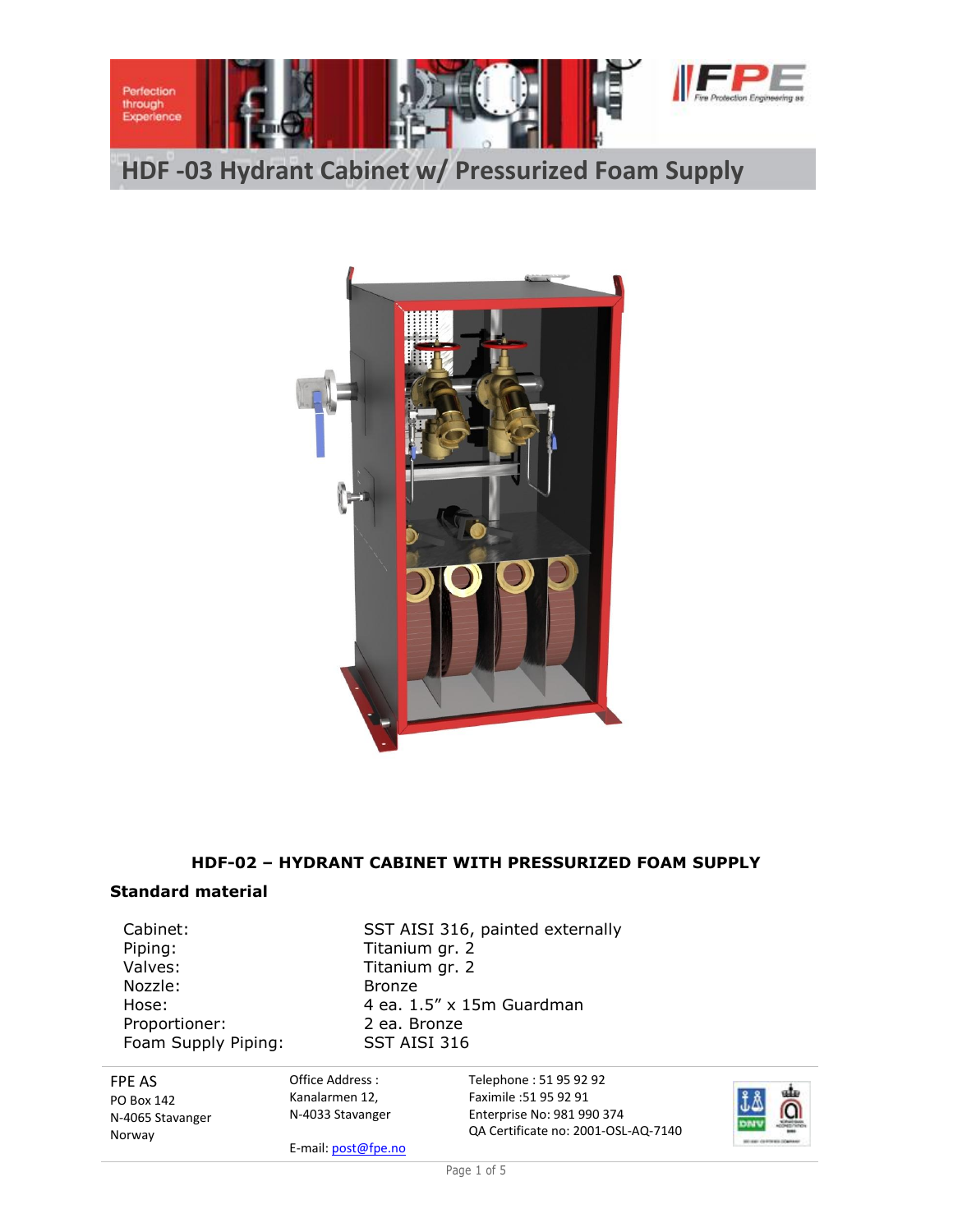

### **Installation**

Mount: Bolt to Deck

### **Operation**

Water Only: Remove and uncoil hose laying it smoothly on the deck. Connect to nozzle and hydrant valve. Keep nozzle closed and slowly open hydrant valve to fill hose prior to operation.

Foam: Open foam valve.

### **Options**

| Piping:  | • Cunifer CU 90/10 w/ Alubronze valves<br>• Super Duplex Stainless Steel                                   |
|----------|------------------------------------------------------------------------------------------------------------|
| Cabinet: | • Inlet on left or right side<br>• Door swing right or left<br>• Insulation<br>• Heater (Zone 1 Certified) |
| Hose:    | • Size and Length $*$<br>• Hose Couplings                                                                  |
| Nozzle:  | • Project Preference                                                                                       |
| Mount:   | • Seal weld w/ 309 filler wire (316SS to C.S.)                                                             |
|          | $*$ Modificing the bess size and length may increase the size of the sabinet                               |

Modifying the hose size and length may increase the size of the cabinet.

| <b>Working pressure:</b> | 20 barg (290 psig)            |
|--------------------------|-------------------------------|
| <b>Test pressure:</b>    | 30 barg $(435 \text{ psig})\$ |

FPE AS PO Box 142 N-4065 Stavanger Norway

Office Address : Kanalarmen 12, N-4033 Stavanger

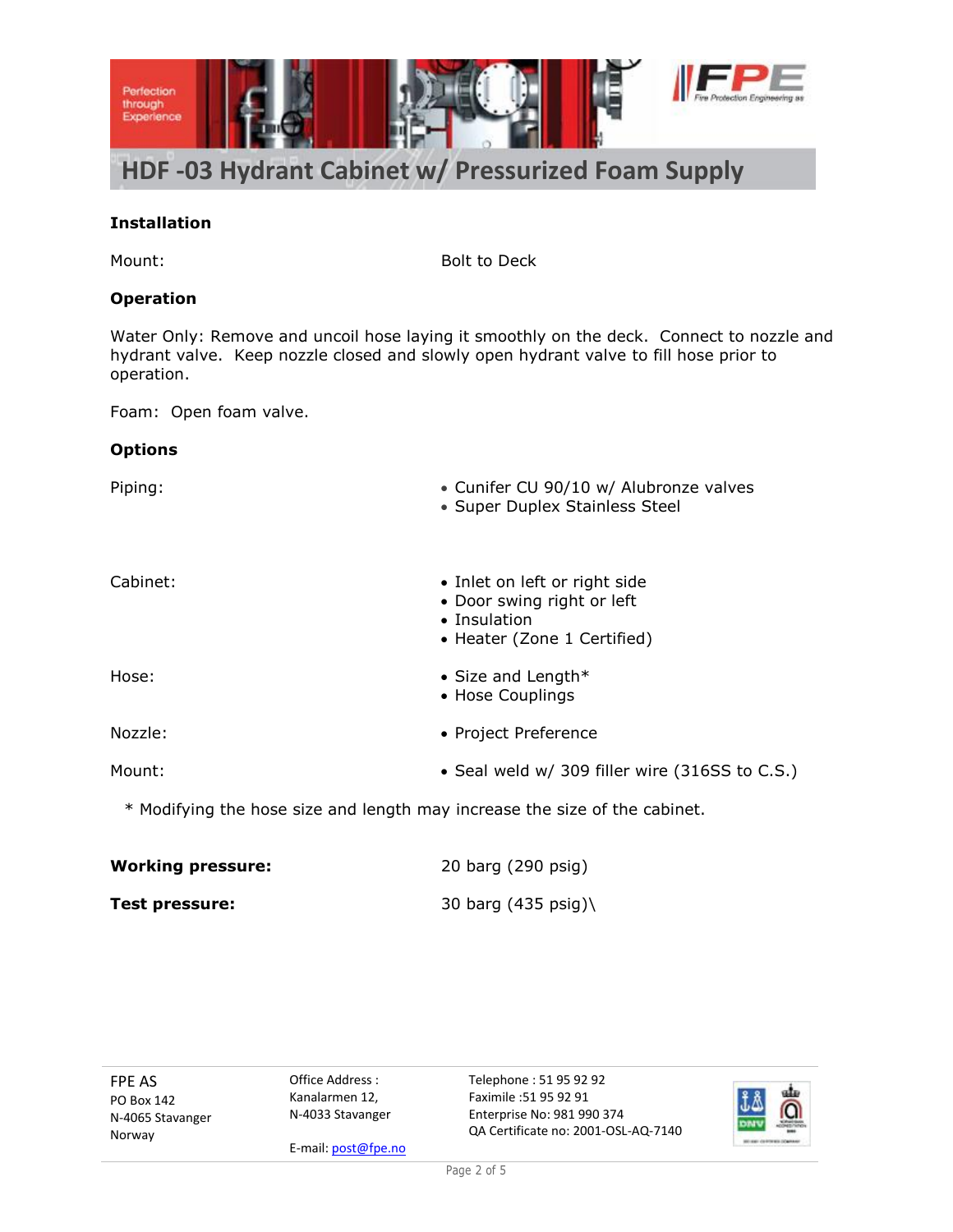

# **HDF -03 Hydrant Cabinet w/ Pressurized Foam Supply**

## **Table 1: HDF-03 Dimension and Weight Data**

| Type          | Cabinet | Cabinet<br>Cabinet |       | Dry     |
|---------------|---------|--------------------|-------|---------|
|               | Length  | Height             | Depth | Weight  |
|               | (mm)    | (mm)               | (mm)  | $'$ kg) |
| <b>HDF-03</b> | 700     | 1400               | 700   | 200     |

|        | <b>Hydrant Inlet Pressure</b>                                    | $HDF-03$         | $HDF-03$          |  |  |  |
|--------|------------------------------------------------------------------|------------------|-------------------|--|--|--|
|        |                                                                  | w/ 95 gpm nozzle | w/ 125 gpm nozzle |  |  |  |
|        |                                                                  |                  |                   |  |  |  |
|        | barg (psig)                                                      | $lpm($ gpm $)$   | lpm (gpm)         |  |  |  |
|        | 6(87)                                                            | 283 (75)         | 340 (90)          |  |  |  |
|        | (116)<br>8.                                                      | 327 (86)         | 393 (104)         |  |  |  |
|        | 10 (145)                                                         | 366 (97)         | 439 (116)         |  |  |  |
| Notes: |                                                                  |                  |                   |  |  |  |
| 1.     | Calculated with a single 15m hose and hydrant valve fully opened |                  |                   |  |  |  |
|        | (i.e. non-pressure regulated).                                   |                  |                   |  |  |  |
|        | 2. Nozzle ratings imply XX gpm at 100 psi (7barg) nozzle inlet   |                  |                   |  |  |  |
|        | pressure.                                                        |                  |                   |  |  |  |
|        | 3. FPE recommends the nozzle be safely operated between 7 barg   |                  |                   |  |  |  |
|        | (100 psig) and 3.5 barg (50 psig) to limit reaction forces while |                  |                   |  |  |  |
|        | ensuring adequate flow.                                          |                  |                   |  |  |  |

#### **Table 2: HDF-03 Flow Data**

FPE AS PO Box 142 N-4065 Stavanger Norway

Office Address : Kanalarmen 12, N-4033 Stavanger

E-mail: post@fpe.no

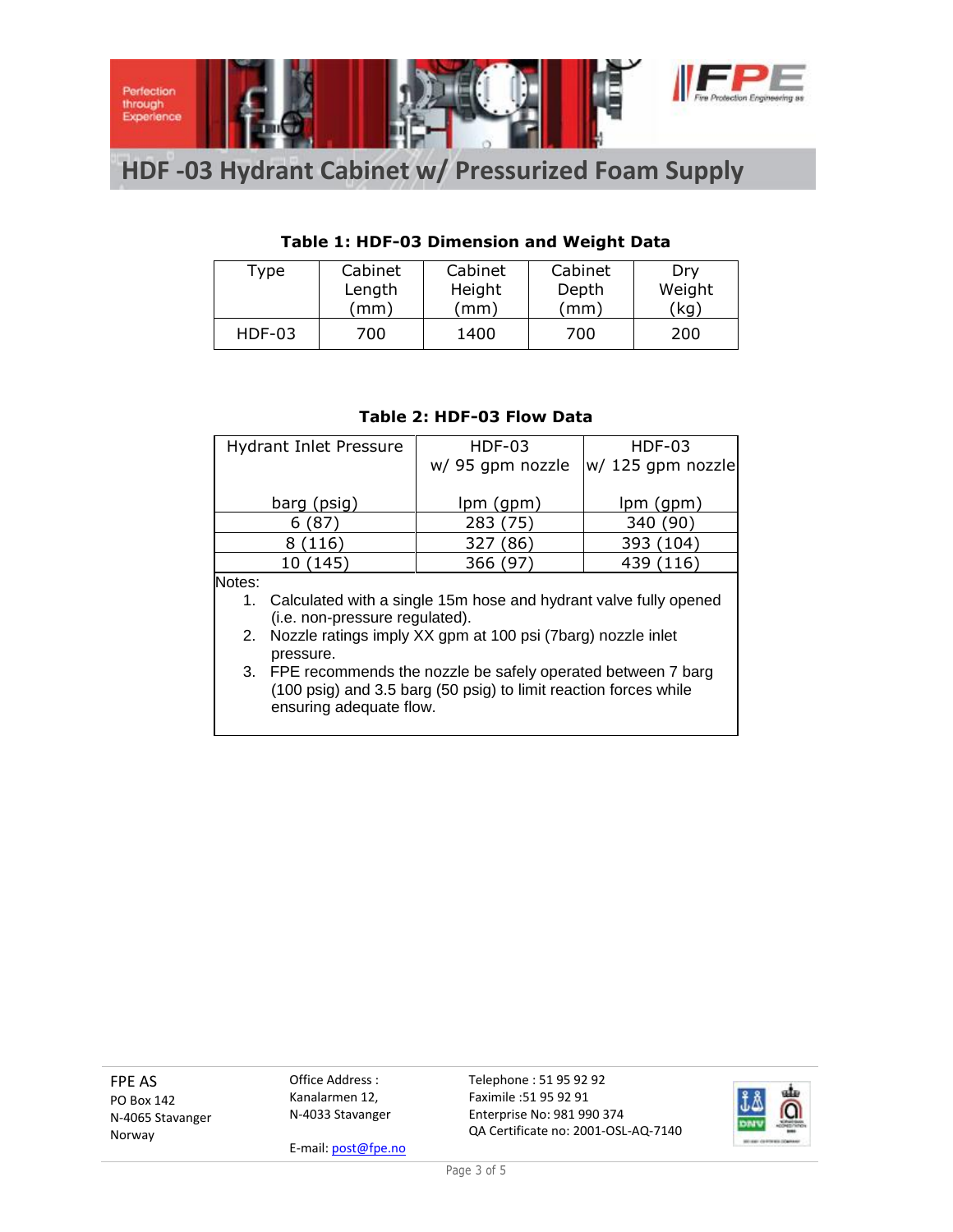

**P&ID**



Note: The heater is an option.

FPE AS PO Box 142 N-4065 Stavanger Norway

Office Address : Kanalarmen 12, N-4033 Stavanger

E-mail: post@fpe.no